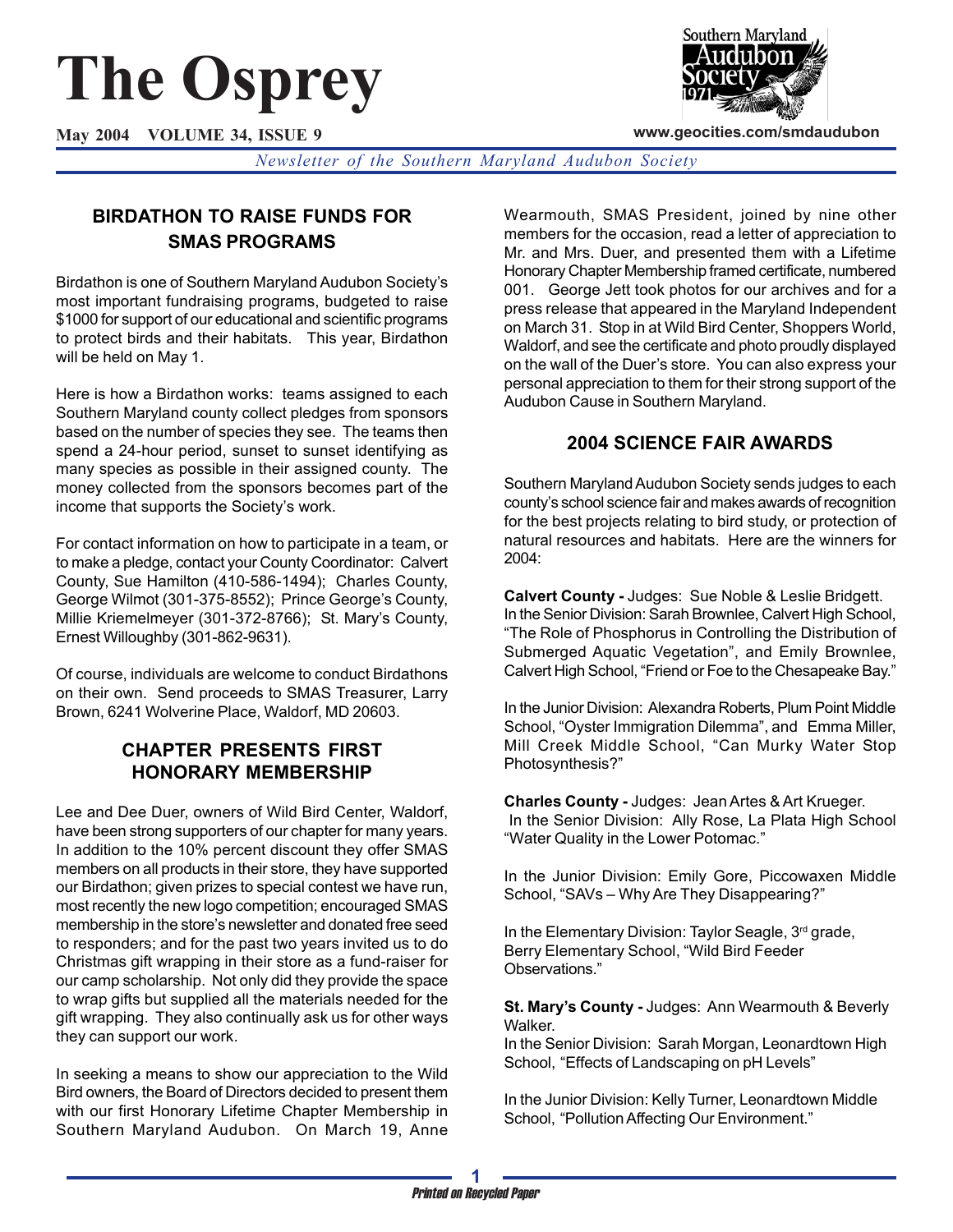## **TIMBER HARVESTING IN MARYLAND STATE FORESTS AN ISSUE IN ANNAPOLIS**

Two bills designed to promote the enhancement of Maryland's state forests for wildlife and biodiversity through regulation of their use for timber harvesting were introduced in the Maryland Senate and House of Delegates this year. HB867 and SB771, **Natural Resources – Logging Impact Report** would require the Department of Natural Resources to prepare a report on the environmental impacts of logging in state forests over the past 30 years and then report every three years on the environmental impacts of logging activities during the prior three years. HB868 and SB 789, **Forest or Park Reserve Fund – Use of Revenues from Timber Harvesting**, would require that the state's share of income from timber harvesting in state forests be placed in the Forest or Park Reserve Funds and be used for forest restoration, invasive species removal and for the acquisition and protection of forests on which timber harvesting would not be allowed.

While only 15% of Maryland's forests are state-owned, these state forests, if properly managed, can make significant contributions to the protection and conservation of many plant and animal species. State forests should be managed to become old-growth forests with a natural diversity of tree species. With intensive timber harvesting in privately owned forests and the loss of forest land due to commercial and residential development, it is becoming increasing important that our publicly owned forests be managed for old growth and biodiversity.

If passed by the General Assembly, these bills would have provided the information, guidance, and some of the money needed to achieve these goals. The Board of Southern Maryland Audubon Society voted to support these bills and submitted letters of support requesting that the House Environmental Matters Committee and Senate Education, Health and Environmental Affairs Committee approve these bills and work to get them passed by the General Assembly. The Department of Natural Resources testified in opposition to these bills at both the Senate and House environmental committee hearings. Unfortunately, both these House and Senate environmental committees gave these bills unfavorable reports. Because of these unfavorable reports, it is unlikely that the House or the Senate will vote these bills. It is our hope that DNR will reconsider its opposition to management of state forests for wildlife and old growth and realize the need to protect and preserve forests for wildlife and other natural values.

## **REPORTS FROM THE FIELD**

#### **Allens Fresh and Cobb Island,**

March 20, by George Jett.

The SMAS vernal equinox bird trip took place on March 20, 2004. Twelve intrepid birders worked from Allen's Fresh to Cobb Island in southern Charles County. The focus of the trip was a search for waterfowl, raptors, woodpeckers, and sparrows. A number of county listers joined Gwen and me on this foray. The weather was windy but cooperative. We finished with 65 species for the six hours of birding. Highlights were Surf and Black Scoter at Cobb Island, three Northern Shovelers and 1600 Ruddy Duck on the Wicomico River, 60 Green-winged Teal and eight yellowlegs (7 Greater and 1 Lesser) at Allen's Fresh, Wilson's Snipe at the Breeze Wood Sewage Treatment Plant (STP), one Forster's Tern at the rock jetty on Cobb Island, Tree Swallow at three locations (Allen's Fresh, Swan Point Road, and the STP), and two White-crowned Sparrow on a farm road near Allen's Fresh.

Other birds of note were two Common Loon, 30 Horned Grebe, 50+ Long-tailed Duck, and three Common Goldeneye at Cobb Island. (We birded from the pumping station on Cobb Island). Other highlights at the STP were both scaup species, and a brief visit from a female Cooper's Hawk. We also had a single Mute Swan at the end of Hatton Creek Road.

In the raptor department we saw six Bald Eagle at various locations, one Kestrel on Rt. 257 on Cobb Neck, a single Red-tailed Hawk at Allen's Fresh, and about 16 Osprey scattered around the various waterways. We saw both Black and Turkey Vulture along the way.

We did not do much land birding, but did manage to find one female Yellow-bellied Sapsucker at Allen's Fresh (on the state property), and Northern Flicker, Hairy, and Downy Woodpecker along Hatton Creek Road. Had we tried, we could easily have found all seven Maryland woodpeckers at this time of the year.

Other sparrows of note were two Field Sparrows singing on territory at Allen's Fresh, Eastern Towhee at various locations, Song Sparrow at most stops, Swamp Sparrow at the STP and Swann Point Road wetlands, and a Darkeyed Junco along the way.

Bluebirds are continuing to be scarce locally after the past two colder than normal winters. We only found two at Allen's Fresh. It is also time to clean out the bluebird boxes and let the birds start to nest. Bluebirds don't generally use dirty nest boxes.

Pine Warblers are back on the breeding grounds, and we located singing birds along Hatton Creek Road. We found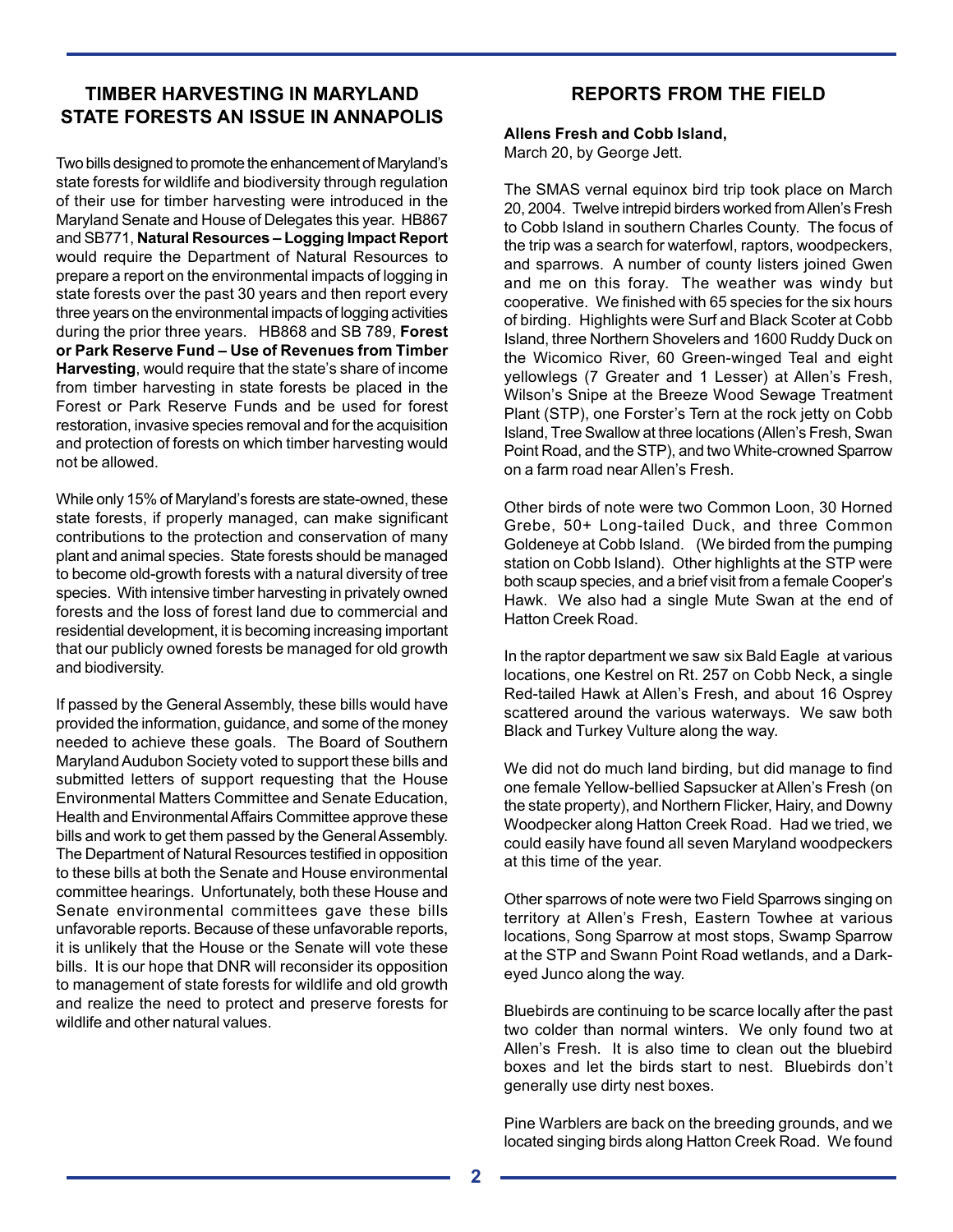Yellow-rumped "Myrtle" Warblers at Swann Point Road wetland. The boat ramp at the end of this road provides another viewing spot for the Wicomico River, and is worth checking on a regular basis. There is a parking lot and, when the dog stops barking, it is pretty quiet. Another of Charles County's hidden treasures.

After the foray broke up and on our way home, Gwen and I observed a very dark, small falcon - likely a Merlin - hunting American Robin along Mt. Victoria Rd. This falcon flushed the wintering American Kestrel.

Thanks to the three birders for bringing the bake goods. They were delicious.

All in all, not a bad day birding, but even a bad day birding is generally better then a good day in the office.

**Cove Point and Hellen Creek,** March 27, by Sue **Hamilton** 

On Saturday March 27th ten birders met me in the parking lot of the Calvert Marine Museum for a tour of local hot spots in the museum's van.

In order to avoid the weekend crowds, we visited Solomons Island first, stopping first to view the female White-winged Scoter which had been hanging out in Back Creek near Mol's Leg Island all week. Everyone got a close look at this locally rare species out of habitat before we moved on to the tip of the island to scan the river. A raft of Long-tailed Ducks sat well off-shore, two pairs of Ospreys displayed on their nests and a Common Loon dove nearby. Everyone got a glimpse of Mute Swans on the Dowell side of the river, before we checked out the boardwalk area, where American Coots were close in, and a flock of Lesser Scaup floated just offshore.

Everyone wanted to see the Peregrine Falcon which has been using the Thomas Johnson Bridge as its winter perch, so we drove to the boat launch area to set up scopes. Arlene Ripley found the bird almost immediately on a middle stanchion, and all were able to see it.

It began to rain as we headed for Cove Point Lighthouse, on the Chesapeake Bay. This fenced property is managed by The Calvert Marine Museum; tours must be arranged through them, with museum vehicles used for access to protect the small community within which the lighthouse sits.

From the viewing platform we were able to see one solitary Sanderling on the beach, many Horned Grebes, Surf Scoters and Common Loons. Most of the Horned Grebes were already sporting the handsome golden 'horns' of their breeding plumage. The rain intensified, but those who persisted in scanning the Bay were able to see several distant Gannets diving.

In the steady rain we headed hopefully for Turner Road to find open country birds. Two American Kestrels showed off, and two Eastern Bluebirds (scarce this year) sat on the wires.

Luckily, rain had stopped when we arrived at the entrance to the Cove Point Natural Heritage Trust property. (Our visit was prearranged; the area is not presently open without permission.) A pleasant trail through the mixed hardwooddeciduous woods led us to Hellen Creek, where a Kingfisher rattled and numerous Yellow-rumped Warblers chipped. Arlene pointed out the old Hemlocks which are an unusual tree for this area. We added several common species to our daily list before hiking back to the van. Everyone found the scenery striking.

Back at the museum we quickly tallied our list of 42 species before disbanding.

#### **NEWS FROM NATIONAL AUDUBON**

#### **Audubon Applauds Measure To Restrict Harvest of Horseshoe Crabs—Policy Will Help Protect Migratory Shorebirds Dependent On Crabs' Eggs-**

Washington, D.C., Monday, March 22, 2004—On Wednesday, March 10, the Atlantic States Marine Fisheries Commission's Horseshoe Crab Management Board agreed to adopt new conservation measures for the horseshoe crab—a "living fossil" whose population has been declining due to overfishing.

With a vote of 12-3, the Board passed the Audubon-supported measure that restricts the harvest of horseshoe crabs, prohibits harvest and landings during May 1-June7, and encourages bait-saving techniques. These new restrictions will go into effect in New Jersey, Delaware, and Maryland. Additionally, New York is adopting similar measures, but not under the ASMFC umbrella.

"These actions will go a very long way to not only protect the horseshoe crab, but the migratory shorebirds that depend on them, particularly the Red Knot—an Audubon WatchList species that has seen a significant decline in recent years," said Greg Butcher, National Audubon Society's director of bird conservation. For more information, please visit http://www.audubon.org/news/press\_releases/Crabs\_3-23- 04.html#TopOfPage

#### **Fighting Invasive Species-**

Congress has taken the first steps to tackling the issue of invasive species — seemingly harmless, non-native plants or small animals that ravage native flora and fauna. Since more than one-third of WatchList birds are threatened by invasive species, Audubon launched a major new campaign this year to stop invasives with an acclaimed report, Cooling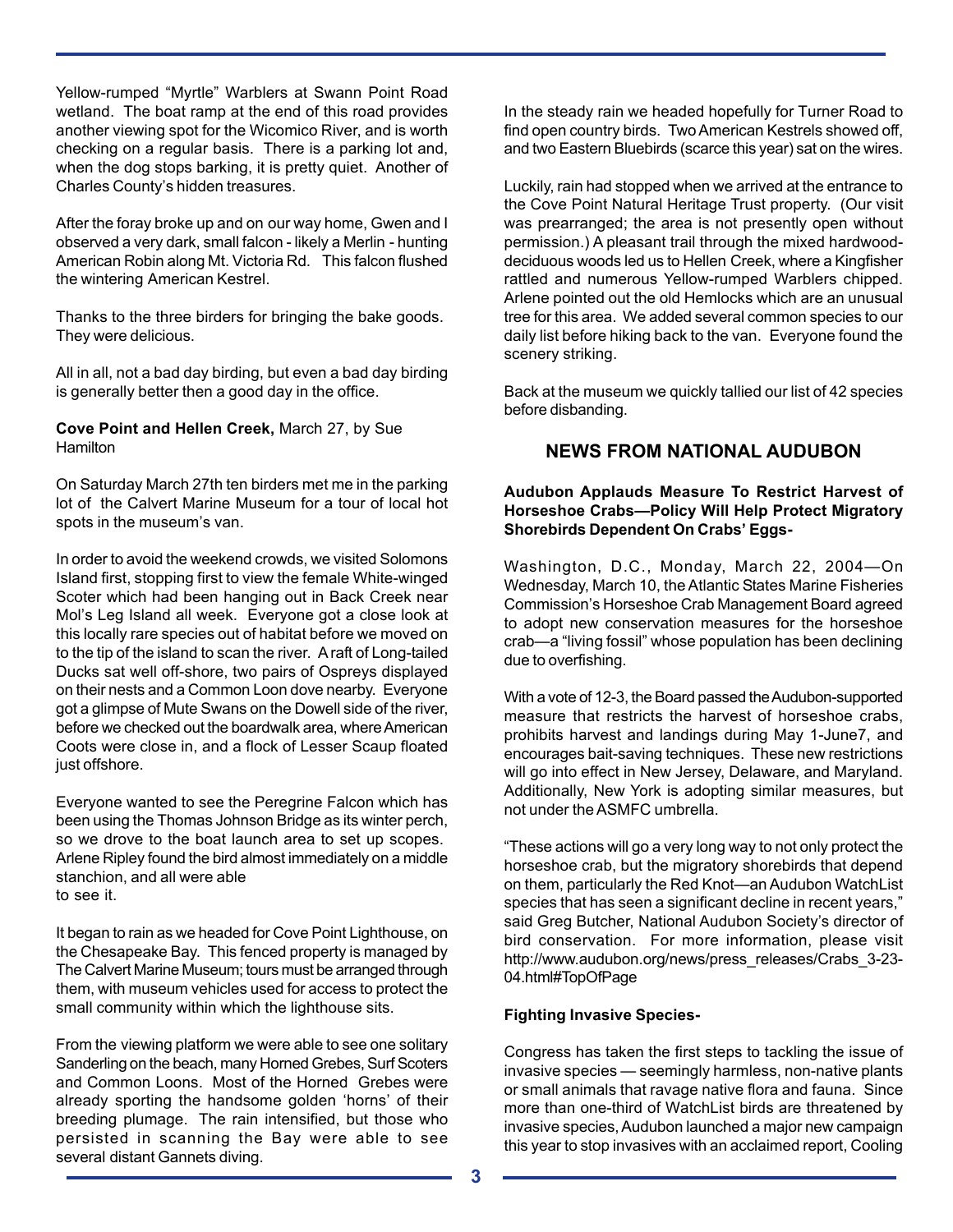the Hot Spots. In May, Congress responded by passing the Nutria Eradication and Control Act, to minimize the impact of this introduced rodent, and the Noxious Weed Control Act, providing up to \$100 million per year to combat and control invasive weeds on public and private lands. To learn more, visit <http://www.stopinvasives.org/>

#### **Migratory Bird Protection**-

For many years, Neotropical migratory bird populations have been dwindling, in large part owing to destruction of their wintering habitats. In 2000, Congress passed the Neotropical Migratory Bird Conservation Act – a 5-year, firstof-it's-kind law that directly impacts songbirds, conserving and enhancing their habitats to help ensure these birds survive. For each of the last two years, Congress has only secured \$3 million for this program. This year, however, Audubon stepped up its efforts, and Congress increased funding by 33% for fiscal year 2004 -it's first major increase. FY'05 is the program's last year. Audubon is leading the effort to reauthorize the program at a higher level of funding

**Agencies Drop Plans to Remove Clean Water Act Protections from Wetlands***-*On December 16, the Environmental Protection Agency (EPA) and the U.S. Army Corps of Engineers (Corps) announced that they were dropping their plans to remove federal protection for many streams, wetlands, ponds and other waters protected by the Clean Water Act. This is in direct response to the people's opinion, heard during public comment period held earlier this year. Audubon activists called for the protection of so-called "isolated" waters — wetlands that have no direct hydrologic connection to navigable interstate rivers. By EPA's own estimates, this would have removed protection from over 20% of the nation's waters and millions of acres of wetlands.

**Audubon Seeks A Balanced Approach To Federal Oil And Gas Leasing In The National Petroleum Reserve-Alaska-** *Anchorage, AK, Tuesday, February 17* - Citing a lack of balance in the Bureau of Land Management's (BLM) plans for energy development in western Arctic Alaska, Audubon joined other conservation organizations today to challenge in court a plan to open 8.8 million acres in the northwestern National Petroleum Reserve-Alaska (the "Reserve") to oil and gas leasing. Audubon challenges a January 22, 2004, decision by Secretary of the Interior Gale Norton because that decision did not consider any alternatives that balanced oil development and wildlife protection, nor did the decision give permanent protection to any of the Reserve's most important wildlife habitats.

In joining the lawsuit, Audubon President John Flicker said, "Audubon does not oppose prudent oil and gas exploration and development in the Reserve, but the Secretary of the Interior has the responsibility to balance energy development with protection of critical fish and wildlife habitats.

"The Secretary's decision failed to give permanent protection to even one acre of wildlife habitat in the Reserve and failed to evaluate any reasonable alternatives that would have done so," he continued. For more information, visit www.audubon.org http://www.audubon.org .

## **FOSTER PARENTS NEEDED**

*The gift of an osprey adoption becomes part of a special fund for the support of osprey research and raptor conservation projects in Southern Maryland. The foster parent receives:*

- 1) A certificate of adoption of an osprey fledgling banded with a numbered U.S. Fish and Wildlife Service leg band. The certificate gives the location and date the osprey was banded.
- 2) Information on osprey ecology and migration patterns, a 5"x7" photo of a fledgling and information that Steve receives on the whereabouts or fate of the bird.
	- Interested? Here's how to become an Osprey parent. Send \$10.00, with the form, for each fledgling to be adopted to:

## **Southern Maryland Audubon Society P.O. Box 181 Bryans Road, Maryland 20616**

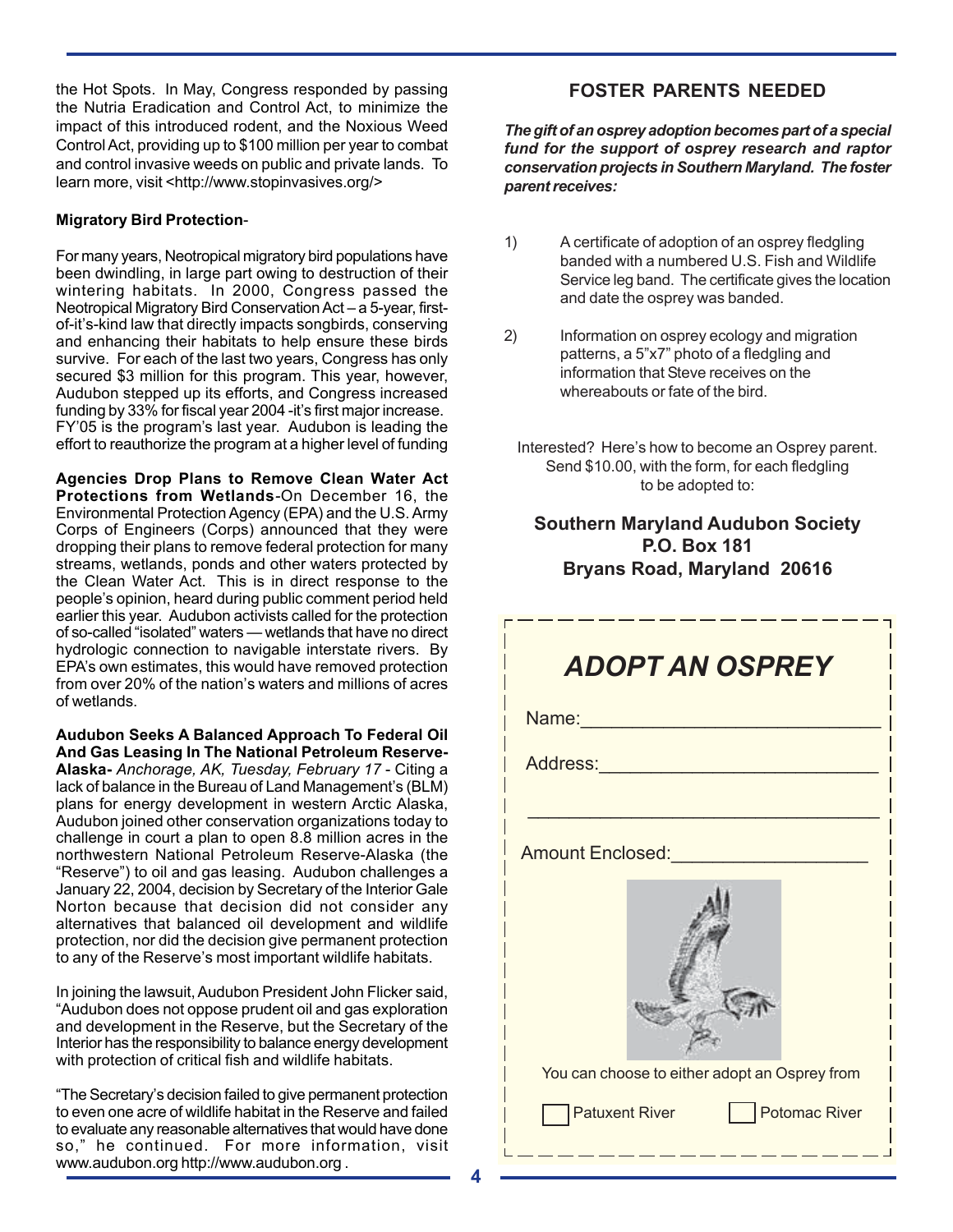

## **WELCOME, NEW MEMBERS!!**

Bill Gross, Easton John/Carrie Staples, Bryans Road Flo/Roger Stone, Hollywood William B. Clarke, Lusby

|               | <b>HELP SMAS PROVIDE BINOCULARS</b><br>FOR SCHOOL AND YOUTH ENVIRONMENTAL EDUCATION PROGRAMS |  |
|---------------|----------------------------------------------------------------------------------------------|--|
|               | <b>DONATION FOR BINOCULAR FUND</b>                                                           |  |
| Your name:    | <b>Amount donated \$</b>                                                                     |  |
| Your address: |                                                                                              |  |
|               | Mail to: Southern Maryland Audubon Society, P.O. Box 181, Bryans Road, Maryland 20616        |  |

## **NEW OR RENEWAL MEMBERSHIP APPLICATION**

○○○○○○○○○○○○○○○○○○○○○○○○○○○○○○○○○○○○○○○○○○○○○ ○○○○○○○○○○○○○○○○○○○○○○○

- $\Box$  Please enroll me as a member of the Audubon Family and the Southern Maryland Audubon Society. I will receive the chapter newsletter, *The Osprey*, and all my dues will support environmental efforts in Southern Maryland.
- Please enroll me as a member of the National Audubon Society and the local chapter, the Southern Maryland Audubon Society, at the Introductory Offer.I will receive the *Audubon* magazine, the chapter newsletter, *The Osprey*, and support National and local environmental causes. A fraction of my dues will be returned to the local chapter**.**
- Please **renew** my membership in the National Audubon Society and the local chapter, the Southern Maryland Audubon Society. A fraction of my dues will be returned to the local chapter.

| Name    |              |  |
|---------|--------------|--|
| Address |              |  |
|         | <b>State</b> |  |

**Chapter-Only Dues** (new/renewal) **Make check payable to Southern Maryland Audubon Society**

| $\Box$ Individual/Family | $_{2}$ l yr \$20 $_{2}$ 2yr \$38 $_{3}$ yr \$56 |                                           |  |
|--------------------------|-------------------------------------------------|-------------------------------------------|--|
|                          |                                                 | المناطب المتمطات المتحدث والمناطق المتحدث |  |

- $\Box$  Senior/Student  $\Box$  1yr \$15  $\Box$  2yr \$28  $\Box$  3yr \$42
- **Q** Optional Donation  $\$\$

**Mail to: Southern Maryland Audubon Society Attn: Membership P.O.Box 181 Bryans Road, MD 20616**

#### **National Dues, Make check payable to National Audubon Society**

| Q. | Introductory Offer - 1 year        | \$20 |
|----|------------------------------------|------|
|    | $\Box$ Introductory Offer – 2 year | \$30 |

- Senior/Student \$15
- **Example 20** Renewal Rate \$35